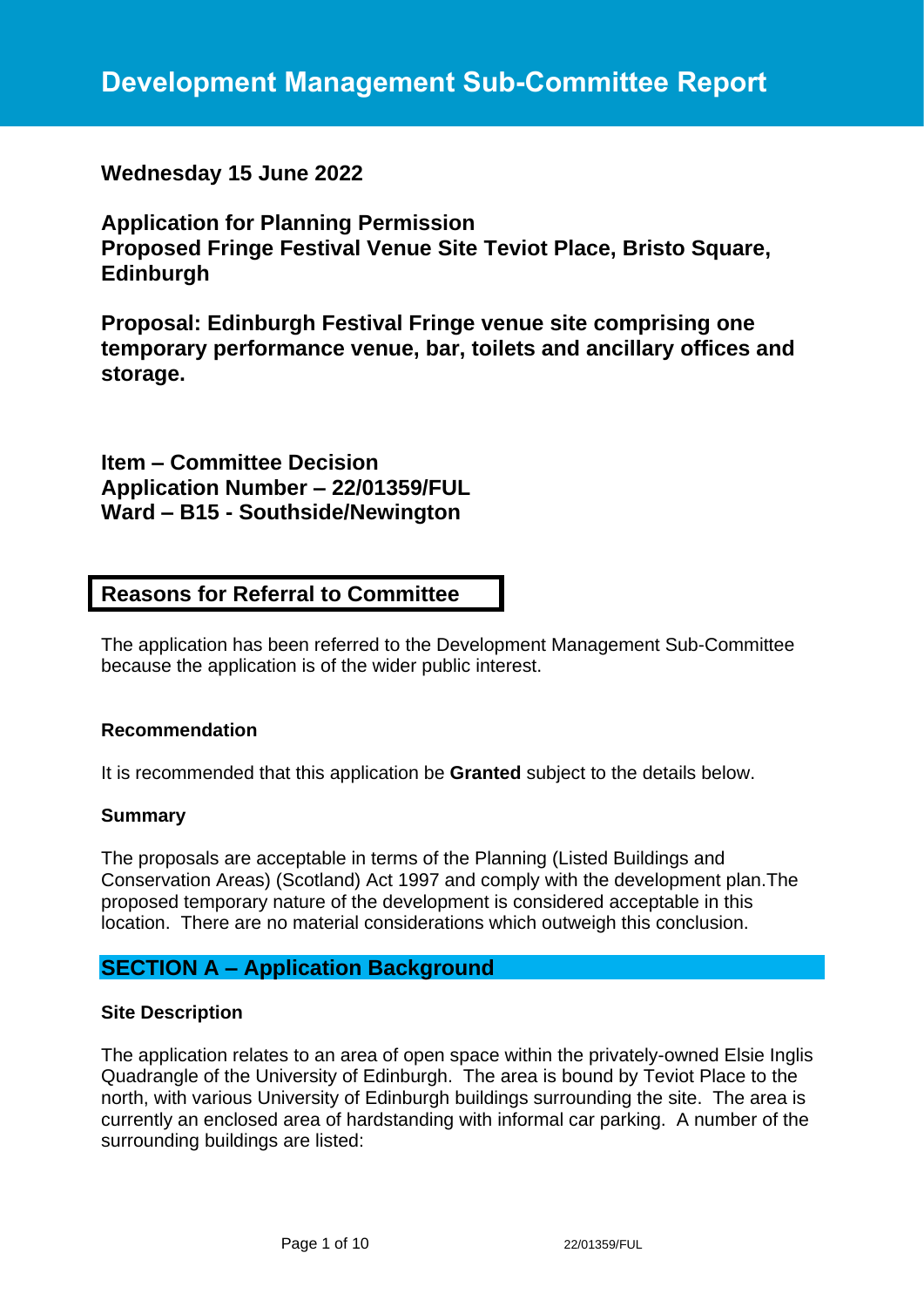- − Category A listed McEwan Hall (Ref: LB27993) directly to the east of the application site; and
- − Category A listed New Building Medical School (Ref: LB27992) to the south of the application site.

The application site is located within the South Side Conservation Area and the Old and New Towns of Edinburgh World Heritage Site.

## **Description Of The Proposal**

The proposal seeks to create one temporary performance venue (with a capacity for 80 people), with a bar, toilets, ancillary offices and storage. Entry to the site is nonrestricted and free of charge.

There will be ramped access throughout the site and into all performance venues with an accessible toilet available within McEwan Hall.

Proposed Key Dates

- − Build Period: 15 July-2 August 2022;
- − Operational Period: 3-29 August 2022;
- − Strike Period: 30 August-5 September 2022.

Proposed Operational Hours

- − Site Open: 1000-0400;
- − Performance Schedule: 1100-0030.

#### **Supporting Information**

A Planning Statement was submitted with the application which is available to view on the Planning and Building Standards Online Services.

## **Relevant Site History**

20/01304/FUL Land At Bristo Square **Edinburgh** 

Temporary event infrastructure for various festivals in June, July and August (permission sought for three years - 2020, 2021 and 2022).

## **Other Relevant Site History**

None.

#### **Pre-Application process**

There is no pre-application process history.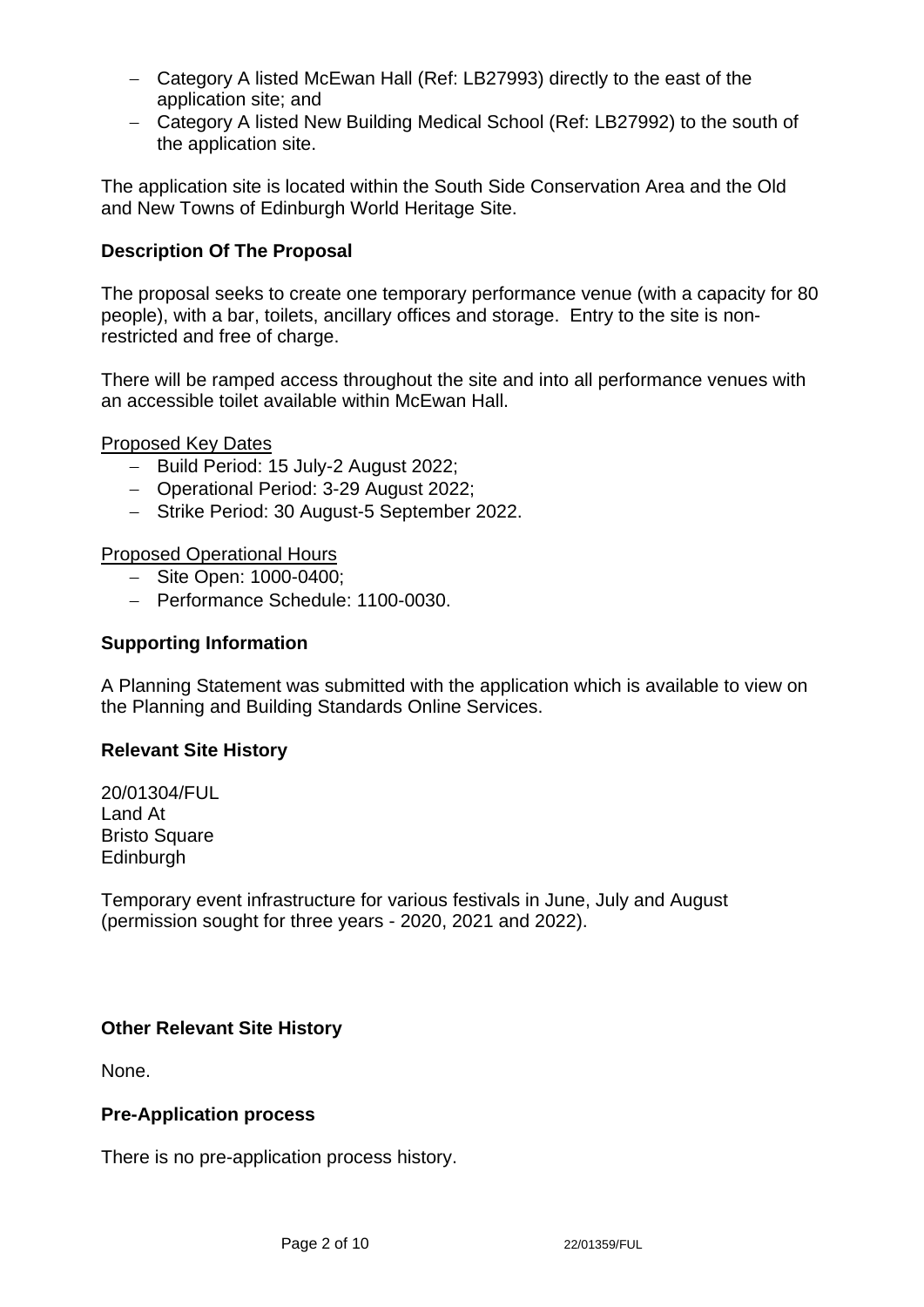# **Consultation Engagement**

Historic Environment Scotland

Edinburgh World Heritage

Environmental Protection

Archaeology

Refer to Appendix 1 for a summary of the consultation response.

# **Publicity and Public Engagement**

**Date of Neighbour Notification:** 13 April 2022 **Date of Renotification of Neighbour Notification:** Not Applicable **Press Publication Date(s):** 29 April 2022; **Site Notices Date(s):** 26 April 2022; **Number of Contributors: 0**

# **Section B - Assessment**

## **Determining Issues**

Due to the proposals relating to a listed building(s) and being within a conservation area, this report will first consider the proposals in terms of Sections 59 and 64 of the Planning (Listed Buildings and Conservation Areas) (Scotland) Act 1997 (the "1997 Heritage Act"):

- a) Is there a strong presumption against granting planning permission due to the proposals?
	- (i) harming the listed building or its setting? or
	- (ii) conflicting with the objective of preserving or enhancing the character or appearance of the conservation area?
- b) If the strong presumption against granting planning permission is engaged, are there any significant public interest advantages of the development which can only be delivered at the scheme's proposed location that are sufficient to outweigh it?

This report will then consider the proposed development under Sections 25 and 37 of the Town and Country Planning (Scotland) Act 1997 (the 1997 Act):

If the proposal is in accordance with the development plan the determination should be to grant planning permission unless material considerations indicate otherwise?

If the proposal is not in accordance with the development plan the determination should be refuse planning permission unless material considerations indicate otherwise?

In the assessment of material considerations this report will consider: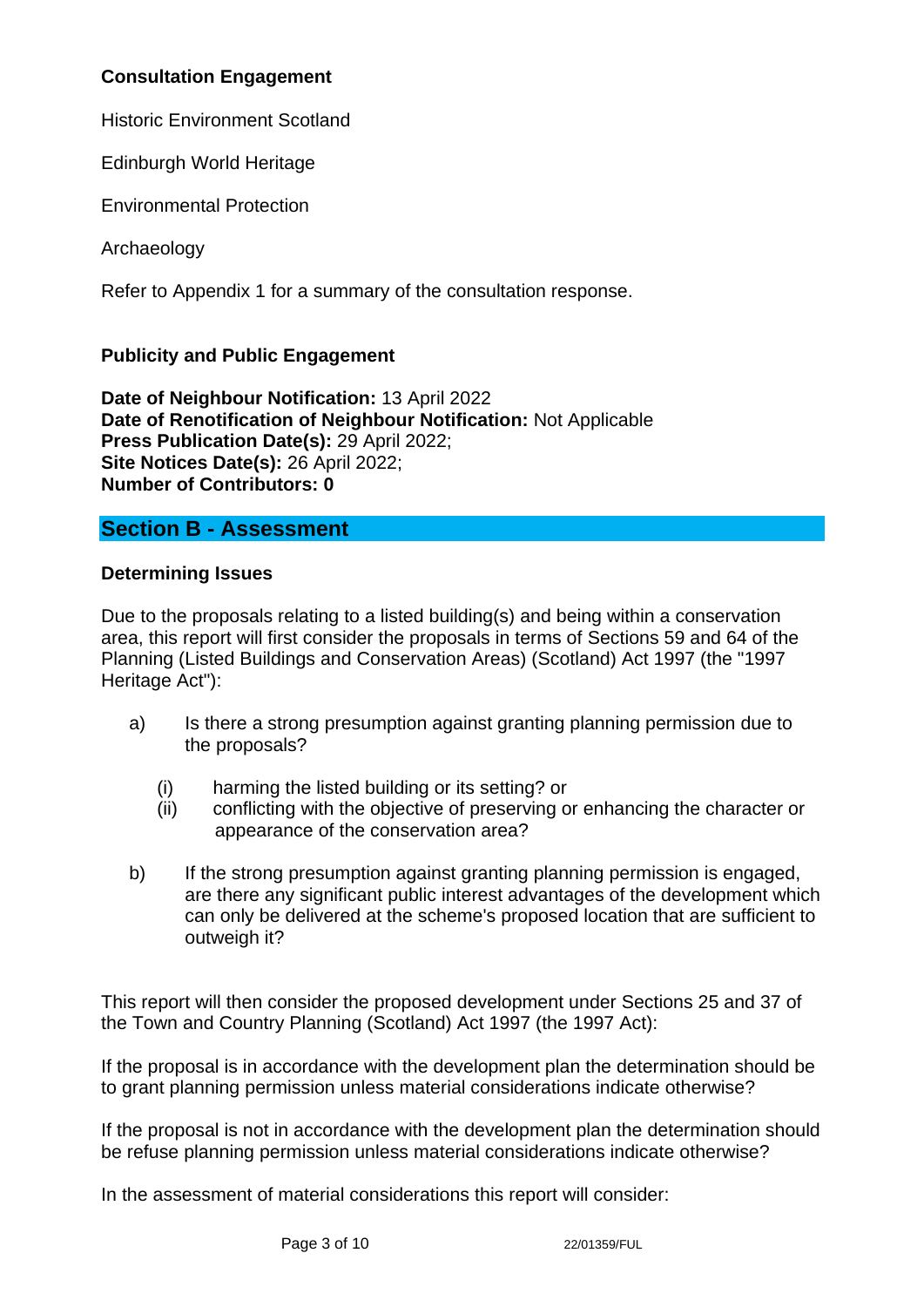- − the Scottish Planning Policy presumption in favour of sustainable development, which is a significant material consideration due to the development plan being over 5 years old;
- − equalities and human rights;
- − public representations and
- − any other identified material considerations.

# **Assessment**

To address these determining issues, it needs to be considered whether:

# **a) The proposals harm the listed building and its setting?**

The following HES guidance is relevant in the determination of this application:

- − Managing Change Setting
- − Managing Change World Heritage

The Managing Change guidance states setting can be important to the way in which historic structures or places are understood, appreciated and experienced. It can often be integral to a historic asset's cultural significance.

Setting often extends beyond the property boundary or 'curtilage' of an individual historic asset into a broader landscape context. Development proposals should seek to avoid or mitigate detrimental impacts on the settings of historic assets.

Given the temporary nature of the proposal, it is considered there will be no adverse impact on the surrounding listed buildings and their setting.

# **Conclusion in relation to the listed building**

The proposal will have no detrimental impact on the setting of the neighbouring listed buildings. The proposal therefore is acceptable with regard to section 59(1) of the Planning (Listed Buildings and Conservation Areas) (Scotland) Act 1997.

# **b) The proposals harm the character or appearance of the conservation area?**

Section 64(1) of the Planning (Listed Buildings and Conservation Areas) (Scotland) Act 1997 states:

"In exercise, with respect to any buildings or other land in a conservation area, of any powers under any of the provisions in subsection (2), special attention shall be paid to the desirability of preserving or enhancing the character or appearance of that area."

The application site is located within the Second Expansion Area of the South Side Conservation Area. The South Side Conservation Area Character Appraisal notes that Bristo Square is extremely permeable for pedestrians and provides an appropriate setting to the McEwan Hall.

The application site is an enclosed area only providing access to the surrounding building. Whilst the proposal would reduce the available area for pedestrians for a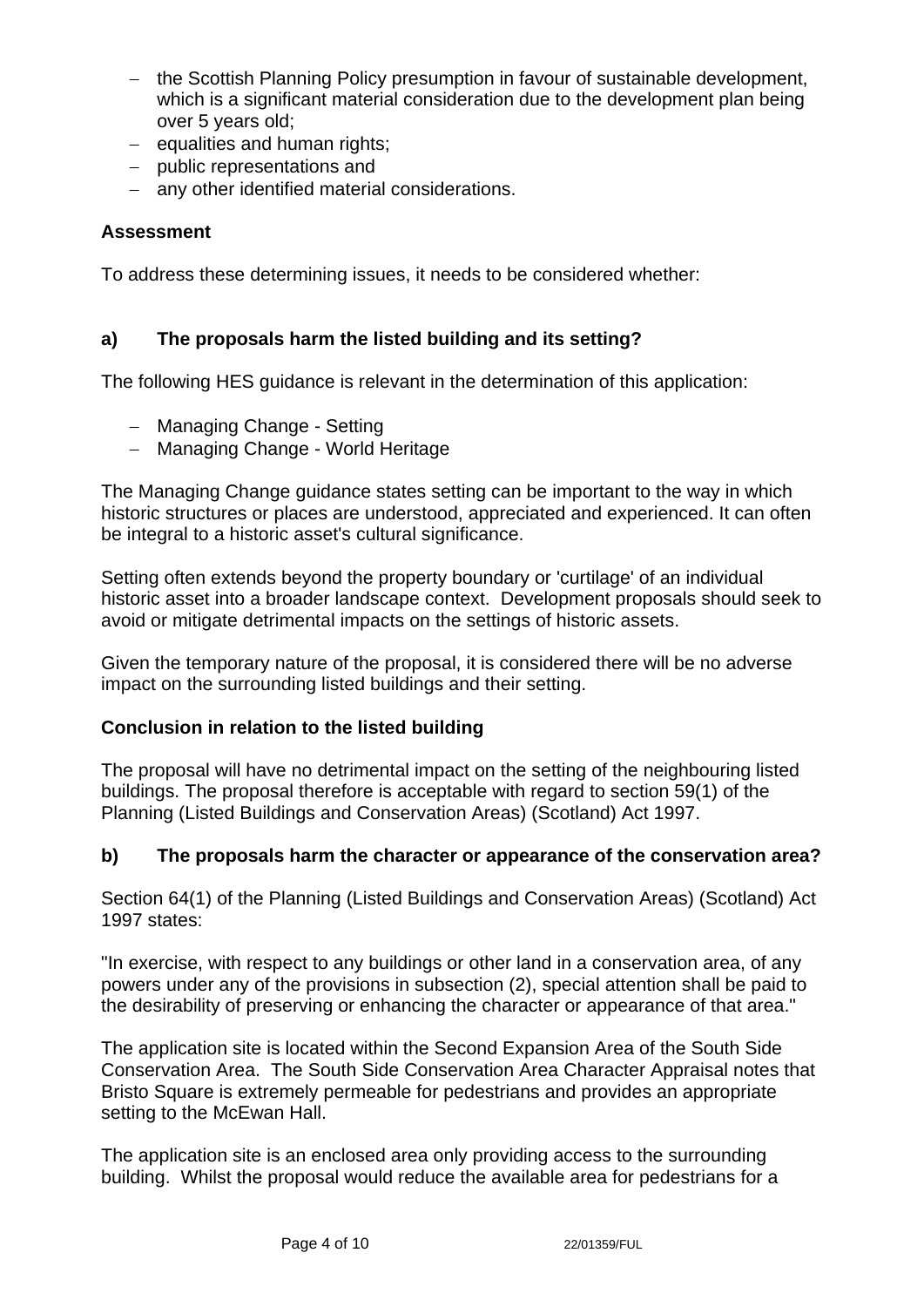temporary period, the impact of this is considered negligible. The structure will be located in an area of open space on a smaller scale than any of the important surrounding historic buildings. The proposal will not detract from the character or appearance of the conservation area.

# **Conclusion in relation to the conservation area**

Overall, the proposal will not have an adverse impact on the character or appearance of the South Side Conservation Area and therefore is acceptable with regard to Section 64 of the Planning (Listed Buildings and Conservation Areas) (Scotland) Act 1997.

# **c) The proposals comply with the development plan?**

The development plan comprises the Strategic and Local Development Plans. The relevant Edinburgh Local Development Plan 2016 (LDP) policies to be considered are:

- − LDP Design policies Des 1, Des 4 and Des 5;
- − LDP Environment policies Env 1, Env 3 and Env 6; and
- − LDP Shopping and Leisure policies Ret 7.

The non-statutory 'Listed Buildings and Conservation Area' guidance is a material consideration that is relevant when considering policies Env 3 and Env 6.

#### Use

LDP Policy Ret 7 (Entertainment and Leisure Developments - Preferred Locations) seeks to ensure that entertainment and leisure developments can be integrated well with the surrounding environment, are easily accessible by sustainable transport modes and do not introduce unacceptable noise and late night disturbance to local residents.

The site is located within the City Centre in the Local Development Plan. It is considered the proposal can be well integrated into the surrounding environment with minimal impact on the historic environment. The proposal is located within a central location which is considered easily accessible by various sustainable modes of transport and no parking will be provided.

Impacts of noise and disturbance in relation to criterion b) are considered below.

The principle of development is considered acceptable given the temporary nature of the proposal and is supported in this location. The proposal complies with LDP Policy Ret 7.

## World Heritage Site

LDP Policy Env 1 (World Heritage Sites) states that "development which would harm the qualities which justified the inscription of the Old and New Towns of Edinburgh... as World Heritage Sites or would have a detrimental impact on a Site's setting will not be permitted."

Edinburgh World Heritage were consulted on this proposal and noted that proposals involving the occupation of public space affect a number of important elements of the World Heritage Site's Outstanding Universal Value (OUV). The proposals to introduce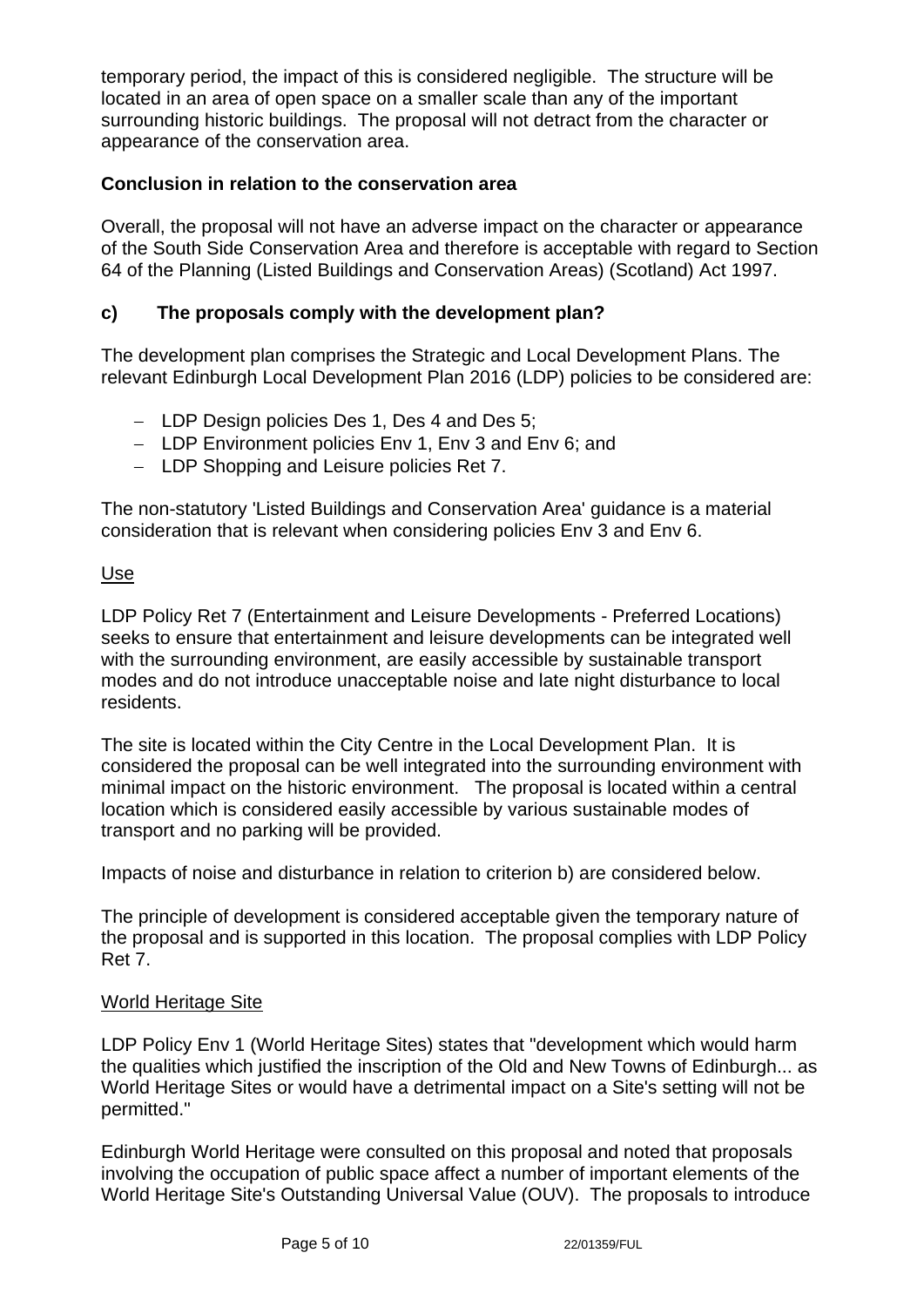new structures in these important public spaces would disrupt these characteristics and cause harm to the OUV of the World Heritage Site. However, in this case, this is offset to some degree by the specific contribution that the Edinburgh Festival and Fringe themselves make to Edinburgh's heritage and cultural value, as well as the temporary nature of the proposals. It has also been recognised the unique context of recovery from the pandemic.

Therefore, given the temporary nature of the proposal and the contribution to the City's cultural offering and economic recovery, it is considered to comply with LDP Policy Env 1.

## Listed Buildings and Conservation Area

The impact on surrounding listed buildings and the conservation area has been assessed above and complies with LDP Policies Env 3 and Env 6.

## Amenity

LDP Policy Des 5 seeks to ensure that the amenity of neighbouring residents is not adversely affected by development. There are no residential properties immediately surrounding the application site. Furthermore, Environmental Protection have confirmed that there are no noise-sensitive receptors in close proximity and no anticipation of noise from the site significantly affecting amenity.

Whilst the proposal will be operational in some form until 0400 daily, any mitigation required from this will be covered via Licensing.

The proposal complies with LDP Policy Env 5.

# **Conclusion in relation to the Development Plan**

Overall the proposals comply with the Local Development Plan and given the temporary nature of the proposal, is supported in this location. There are no material considerations that would outweigh this conclusion.

## **d) There are any other material considerations which must be addressed?**

The following material planning considerations have been identified:

#### SPP - Sustainable development

Scottish Planning Policy (SPP) is a significant material consideration due to the LDP being over 5 years old. Paragraph 28 of SPP gives a presumption in favour of development which contributes to sustainable development. Paragraph 29 outlines the thirteen principles which should guide the assessment of sustainable development. Of particular importance in this case is the principle of giving due weight to net economic benefit.

The proposal complies with Paragraph 29 of SPP.

#### Emerging policy context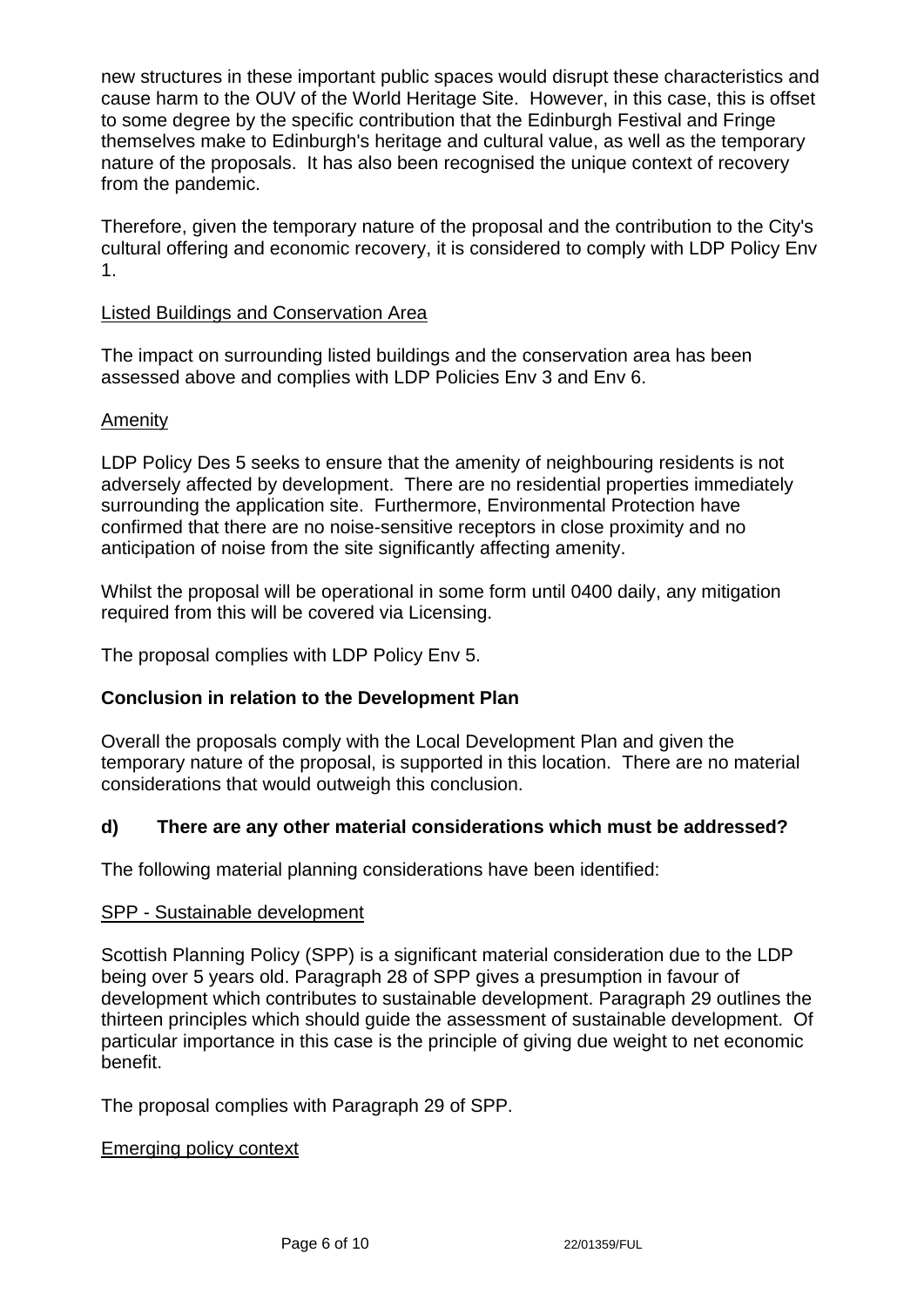The Draft National Planning Framework 4 is being consulted on at present and has not been adopted. As such, little weight can be attached to it as a material consideration in the determination of this application.

While City Plan 2030 represents the settled will of the Council, it has not yet been submitted to Scottish Ministers for examination. As such, little weight can be attached to it as a material consideration in the determination of this application.

#### Equalities and human rights

Due regard has been given to section 149 of the Equalities Act 2010. No impacts have been identified.

Consideration has been given to human rights. No impacts have been identified through the assessment and no comments have been received in relation to human rights.

#### Public representations

No public representations were received.

## **Conclusion in relation to identified material considerations**

The proposal fully addresses the material considerations as set out above.

#### **Overall conclusion**

The proposal is acceptable in terms of the Planning (Listed Buildings and Conservation Areas) (Scotland) Act 1997 and complies with the development plan. The proposed temporary nature of the development is considered acceptable in this location. There are no material considerations which outweigh this conclusion.

# **Section C - Conditions/Reasons/Informatives**

The recommendation is subject to the following.

#### **Conditions :-**

1. The development hereby approved shall be permitted during the time period of 15 July 2022 - 5 September 2022 only and all structures shall be removed from the site by 5 September 2022.

#### **Reasons :-**

1. In recognition of the temporary nature of the proposals.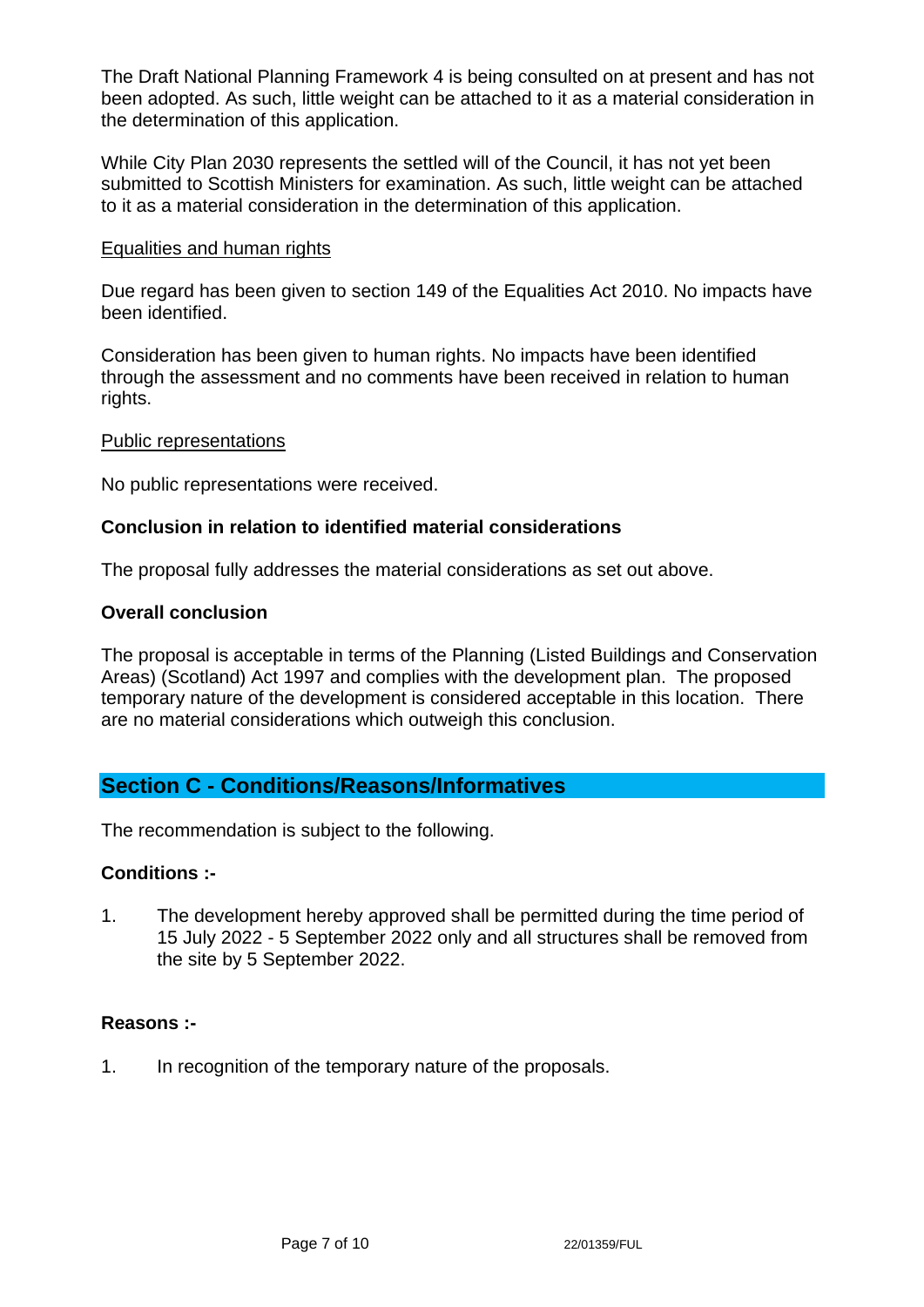# **Informatives**

It should be noted that:

- 1. No development shall take place on the site until a 'Notice of Initiation of Development' has been submitted to the Council stating the intended date on which the development is to commence. Failure to do so constitutes a breach of planning control, under Section 123(1) of the Town and Country Planning (Scotland) Act 1997.
- 2. As soon as practicable upon the completion of the development of the site, as authorised in the associated grant of permission, a 'Notice of Completion of Development' must be given, in writing to the Council.

## **Background Reading/External References**

To view details of the application go to the Planning Portal

## **Further Information -** [Local Development Plan](https://www.edinburgh.gov.uk/local-development-plan-guidance-1/edinburgh-local-development-plan/1)

**Date Registered: 21 March 2022**

## **Drawing Numbers/Scheme**

01-05

Scheme 1

**David Givan Chief Planning Officer PLACE The City of Edinburgh Council**

Contact: Nicola Orr, Planning Officer E-mail:nicola.orr@edinburgh.gov.uk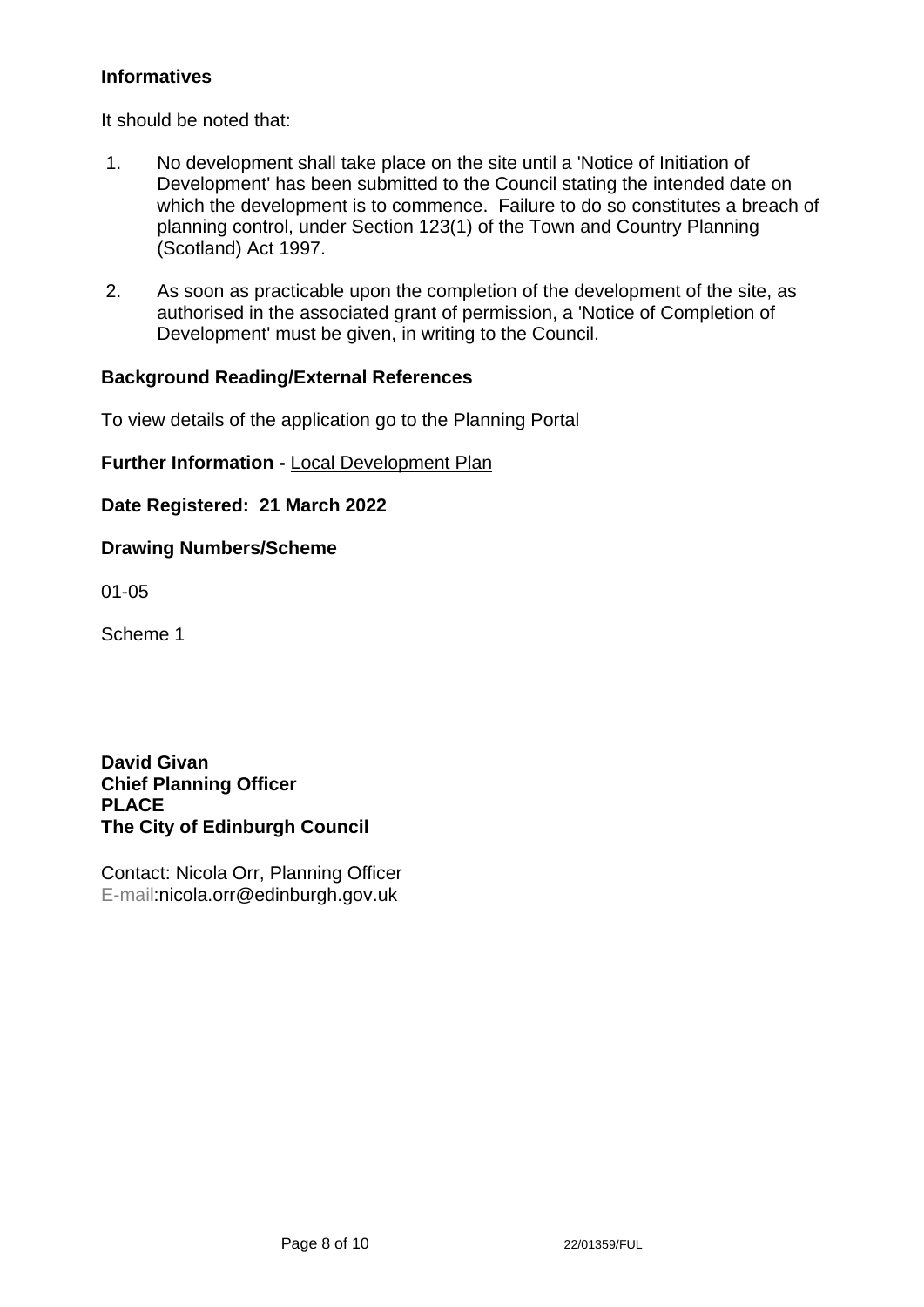## Appendix 1

## **Summary of Consultation Responses**

NAME: Historic Environment Scotland COMMENT: No comment. DATE: 26 April 2022

#### NAME: Edinburgh World Heritage

COMMENT: The proposals in prominent public spaces would disrupt the important characteristics of the World Heritage Site's Outstanding Universal Value. However, this is offset to some degree by the contribution the Edinburgh Festival Fringe makes to Edinburgh's heritage and cultural value, and the temporary nature of the proposals.

No objection but strongly advise that great care is taken to ensure that each application is considered carefully on its own merits, and great weight given to the conservation of Edinburgh's outstanding heritage.

DATE: 10 May 2022

#### NAME: Environmental Protection

COMMENT: No objections. The area has been used for numerous Festival periods with no noise-sensitive receptors in close proximity and no anticipation of noise from the site significantly affecting amenity. DATE: 28 April 2022

#### NAME: Archaeology

COMMENT: The site is regarded as being of archaeological and historic significance, however, given the nature of this scheme, it is considered that this proposal will not have any known, significant archaeological implications. DATE: 28 April 2022

The full consultation response can be viewed on the Planning & Building Standards Portal.